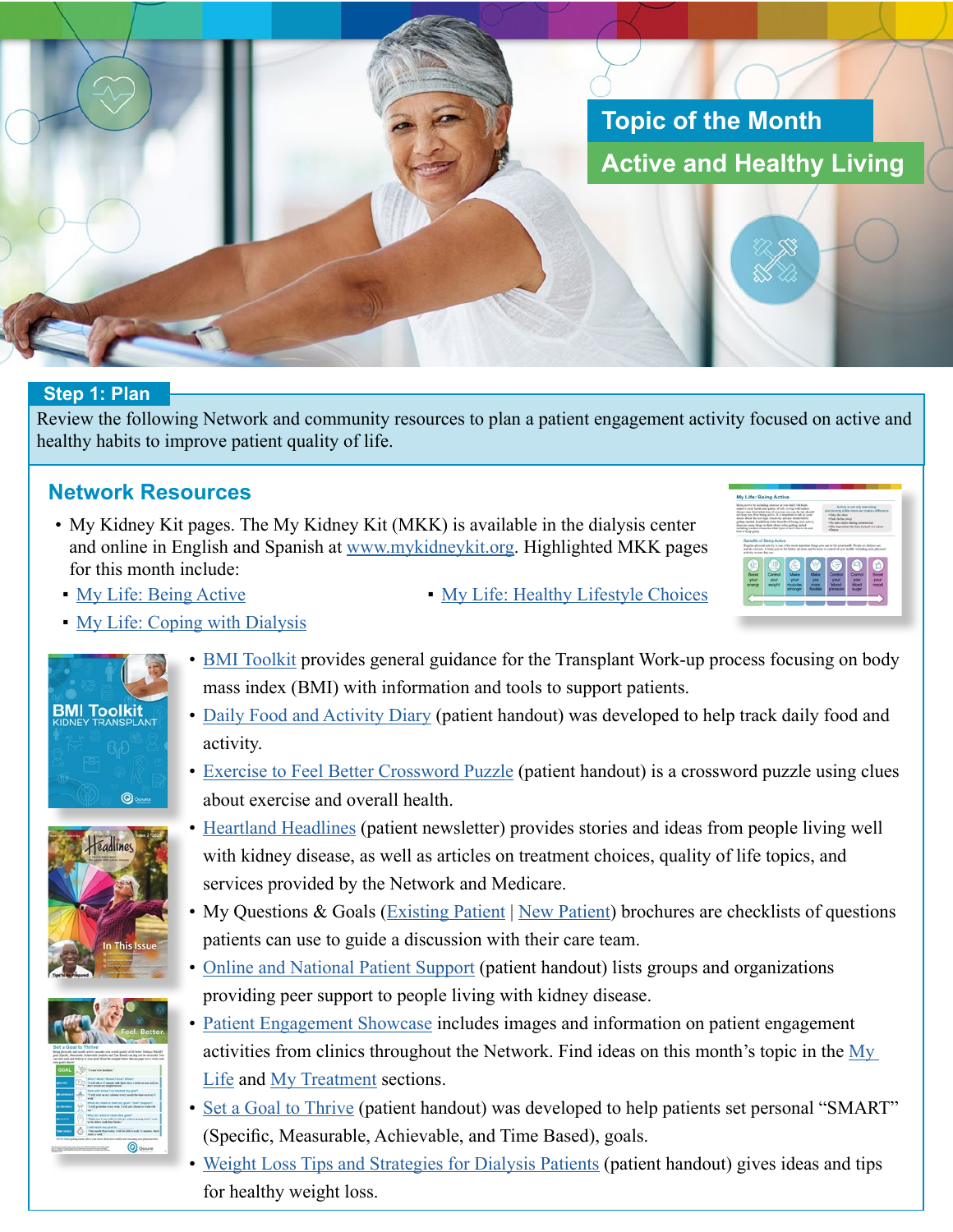# **National Resources**

**American Association of Kidney Patients (AAKP)** ([www.aakp.org](http://www.aakp.org)) is the oldest and largest, independent kidney patient organization in the United States. AAKP is dedicated to improving the lives and long-term outcome of kidney patients through education, advocacy, patient engagement and the fostering of patient communities.

• The [AAKP HealthLine](https://aakp.org/programs-and-events/aakp-healthline/) is a webinar-based program (with the conference call option) that educates patients and their family members on a variety of important health care topics from the comfort of their home or office.

**Dialysis Patient Citizens – DPC Education Center** ([www.dpcedcenter.org](http://www.dpcedcenter.org)) offers information for people living with kidney disease, including the basics of kidney disease, treatment options, strategies for staying healthy and maintaining a good quality of life.

- [Exercise and the Benefits to You and Your Kidneys](https://www.dpcedcenter.org/resources/online-courses/exercise-and-the-benefits-to-you-and-your-kidneys/) (online course)
- [Supporting your Health and Wellbeing Before, During and After Kidney Transplant](https://www.dpcedcenter.org/news-events/news/supporting-your-health-and-wellbeing-before-during-and-after-kidney-transplant/) (fact sheet)
- [Education webinars/conference calls](https://www.dpcedcenter.org/news-events/education-webinars/signup/) are offered to provide information on a variety of topics to support kidney patients.

**ESRD Network Coordinating Center** ([www.esrdncc.org\)](http://www.esrdncc.org) provides resources for patients and facilities providing dialysis and transplant care.

- A Guide to a Healthier You  $(English \mid Spanish)$  $(English \mid Spanish)$  $(English \mid Spanish)$  $(English \mid Spanish)$  $(English \mid Spanish)$  handout provides a quick overview of what you need to know about your dialysis treatment.
- [Goal Setting: Getting Back to Me](https://esrdncc.org/contentassets/bb5124ea381741cead5d3b75036c6d1e/goalsettingworkbookfinal508.pdf) workbook is designed to help patients restore their sense of dignity and increase self-esteem through goal setting.
- [TheKidneyHub.org](http://TheKidneyHub.org) is a secure, mobile friendly web tool for patients designed to be viewed on a smart phone or tablet.
- [Tips for Kidney Caregivers](https://esrdncc.org/contentassets/bb5124ea381741cead5d3b75036c6d1e/caregiverresourcedocument508.pdf) is a handout addressing the emotional health of caregivers by providing practical advice and suggestions for caregivers.

## **Kidney Friendly Recipes are available at:**

- [www.davita.com/recipes/](http://www.davita.com/recipes/)
- [www.dciinc.org/recipes/](http://www.dciinc.org/recipes/)
- [www.freseniuskidneycare.com/eating-well](http://www.freseniuskidneycare.com/eating-well)
- [www.kidney.org](http://www.kidney.org)
- [www.rsnhope.org/recipes/](http://www.rsnhope.org/recipes/)

# **Medical Education Institute, Inc.** [\(www.meiresearch.org](http://www.meiresearch.org))

- [Exercise: A Guide for People on Dialysis](https://lifeoptions.org/assets/pdfs/exercise_a_guide_for_people_on_dialysis.pdf) (workbook) and [Life Options: Feeling Better](https://store.mei.org/feeling-better-with-exercise-a-video-guide-for-people-on-dialysis-dvd/)  [with Exercise](https://store.mei.org/feeling-better-with-exercise-a-video-guide-for-people-on-dialysis-dvd/) (DVD) provide guidance on exercise for people on dialysis. Copies are available to order at [www.lifeoptions.org.](http://www.lifeoptions.org)
- [Kidney School](https://kidneyschool.org/mods/) is a comprehensive online education program for people who want to learn how to manage and live with chronic kidney disease. Each module can also be downloaded in English and Spanish.

**National Kidney Foundation** ([www.kidney.org](http://www.kidney.org)) webpage offers information and support for people with kidney disease.

• [Staying Fit with Kidney Disease](https://www.kidney.org/sites/default/files/11-10-0502_IBD_stayfit.pdf) (booklet) offers information on the benefits of regular exercise and strategies for people with kidney disease.

**National Sleep Foundation** ([www.sleepfoundation.org\)](http://www.sleepfoundation.org) provides sleep health information and tools.



**NATIONAL** COORDINATING

**DPC** 

**EDUCATION**